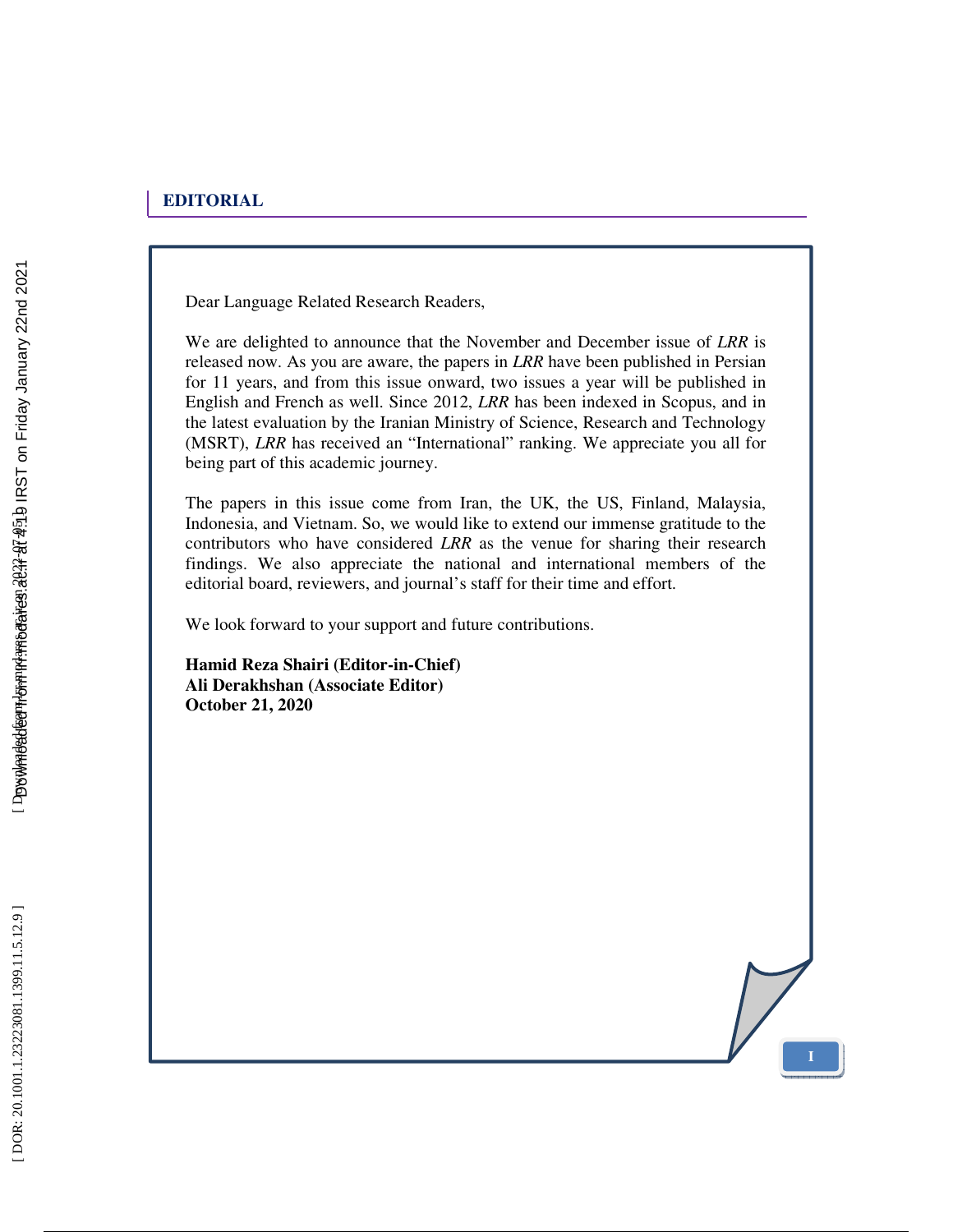

**Vol. 11, No. 5 (Tome 59), November & December 2020 eISSN: 2383-0816** 

- **Economic, Social, Cultural, Emotional, and Sensory Capitals in Academic Achievement**  Reza Pishghadam & Golshan Shakeebaee
- **Pre-Service ESL Teachers' Self-Reported Knowledge of English Language Learners' (ELLs) Reading Assessments**

Renata Burgess-Brigham, Zohreh R. Eslami, & Khatereh Esteki

- **Young Finnish Adults Perspectives on Using English in Different Social Situations: Exploring the Influence of Affective Factors through Photo-Elicitation Interviews**  Reetta Rantala & Vincent Greenier
- **The Effect of Direct Versus Indirect Focused Written Corrective Feedback on Developing EFL Learners' Written and Oral Skills**  Maryam Esmaeeli & Karim Sadeghi
- **Students' Perceptions of the English Literature Component in Malaysian Secondary Schools**  Engku Suhaimi Engku Atek, Isyaku Hassan, Mohd Nazri Latiff Azmi, Nor Jijidiana Azmi, & Mohd Hazlli Yah Alias
- **Exploring Patterns of Evaluation in the Rhetorical Construction of Economics Blurbs: A Lexico-grammatical Analysis**  Reza Banari, Alireza Jalilifar, & Zohreh G. Shooshtari
- **Critical Thinking in Language Planning for Local Languages Maintenance: Evidence from Banjarese, Indonesia**  Moh. Yamin, Slamet Setiawan, Syafi'ul Anam, & Fabiola Dharmawanti Kurnia
- **Integrating Community Service Learning into University Curriculum: Perspectives from EFL Teachers and Students**  Vien Truong, Hung Bui Phu, & Liem Truong Thi Tu
- **Integrating Culture into Teaching EFL in General Education: A Context of Vietnam**
- **Quand la narrativité est soumise à une transformation spirale Etude sémiotique d'un conte Persan**  Nazanin Tanhernedjad & Hamid Reza Shairi
- **Analyse des problèmes dans la réalisation/rédaction d'un mémoire de master : Le cas des problèmes des étudiants iraniens en didactique du FLE**  Marzieh Mehrabi & Zohreh Eyvazi Abhari
- **L'alternance codique langue maternelle/langue étrangère (FLE): stéréotypes et réalités d'un besoin pédagogique dans le contexte iranien**  U Leila Shobeiry & Nezhla Yabandeh
- **Covid-19 Mot, discours, situation, comportement**  Denis Bertrand, Ivan Darrault-Harris, & Marzieh Athari Nikazm



Chau Thi Hoang Hoa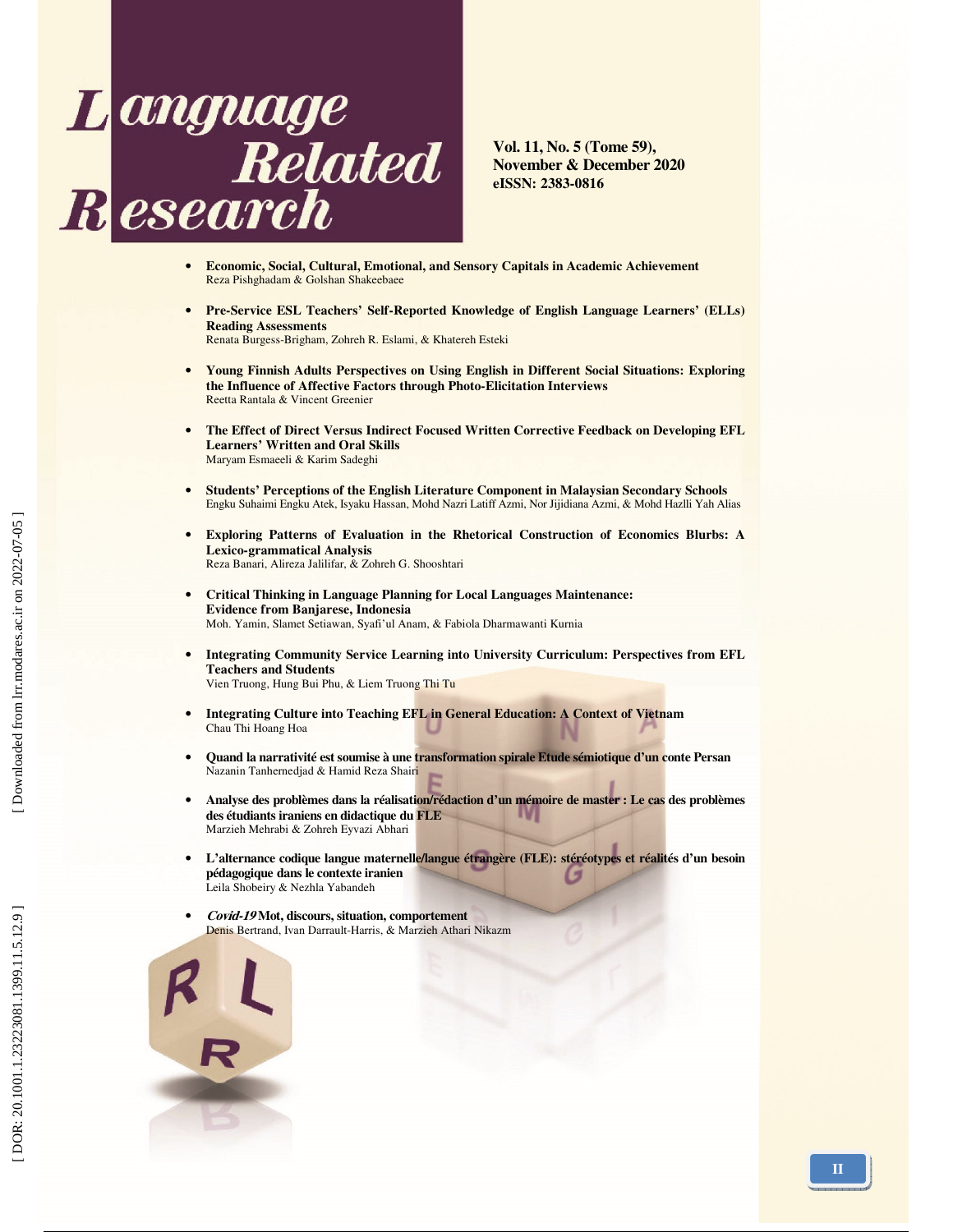## **Language Related Research Publisher Tarbiat Modares University (TMU) Managing Editor Isa Motaghizadeh Editor-in-Chief Hamid Reza Shairi Associate Editor** Ali Derakhshan **English Editor** Ali Derakhshan **French Editor Parivash Safa Ferdows Aghagolzadeh**  Professor of Linguistics Tarbiat Modares University, Tehran, Iran **Mohammad Dabir Moghaddam**  Professor of Linguistics Allameh Tabatabai University, Tehran, Iran **Abolghasem Radfar**  Professor of Persian Language and Literature Institute of Humanities and Cultural Studies, Tehran, Iran **Ali Abbasi**  Professor of French Language & Literature Shahid Beheshti University, Tehran, Iran **Gholamreza Kiany**  Associate Professor of English Language **Teaching** Tarbiat Modares University, Tehran, Iran **Isa Motaghizadeh**  Associate Professor of Arabic Language and Literature Tarbiat Modares University, Tehran, Iran **Mohammad Reza Mohammadi**  Associate Professor of Russian Language & Literature Tarbiat Modares University, Tehran, Iran **Faramarz Mirzaei**  Professor of Arabic Language & Literature Tarbiat Modares University, Tehran, Iran **Naser Nikoubakht**  Professor of Persian Language and Literature Tarbiat Modares University, Tehran, Iran **Mohammad Hosseinimasum**  Associate Professor of Linguistics Payame Noor University, Tehran, Iran **Mojtaba Monshizadeh** Professor of Linguistics Allameh Tabatabai University, Tehran, Iran **Hossein Gholami** Professor of Russian Language University of Tehran, Tehran, Iran **Reza Pishghadam** Professor of English Language Teaching Ferdowsi University of Mashhad, Mashhad, Iran **Hamid Reza Shairi** Professor of French Language and Literature Tarbiat Modares University, Tehran, Iran **Editorial Board**

**III**